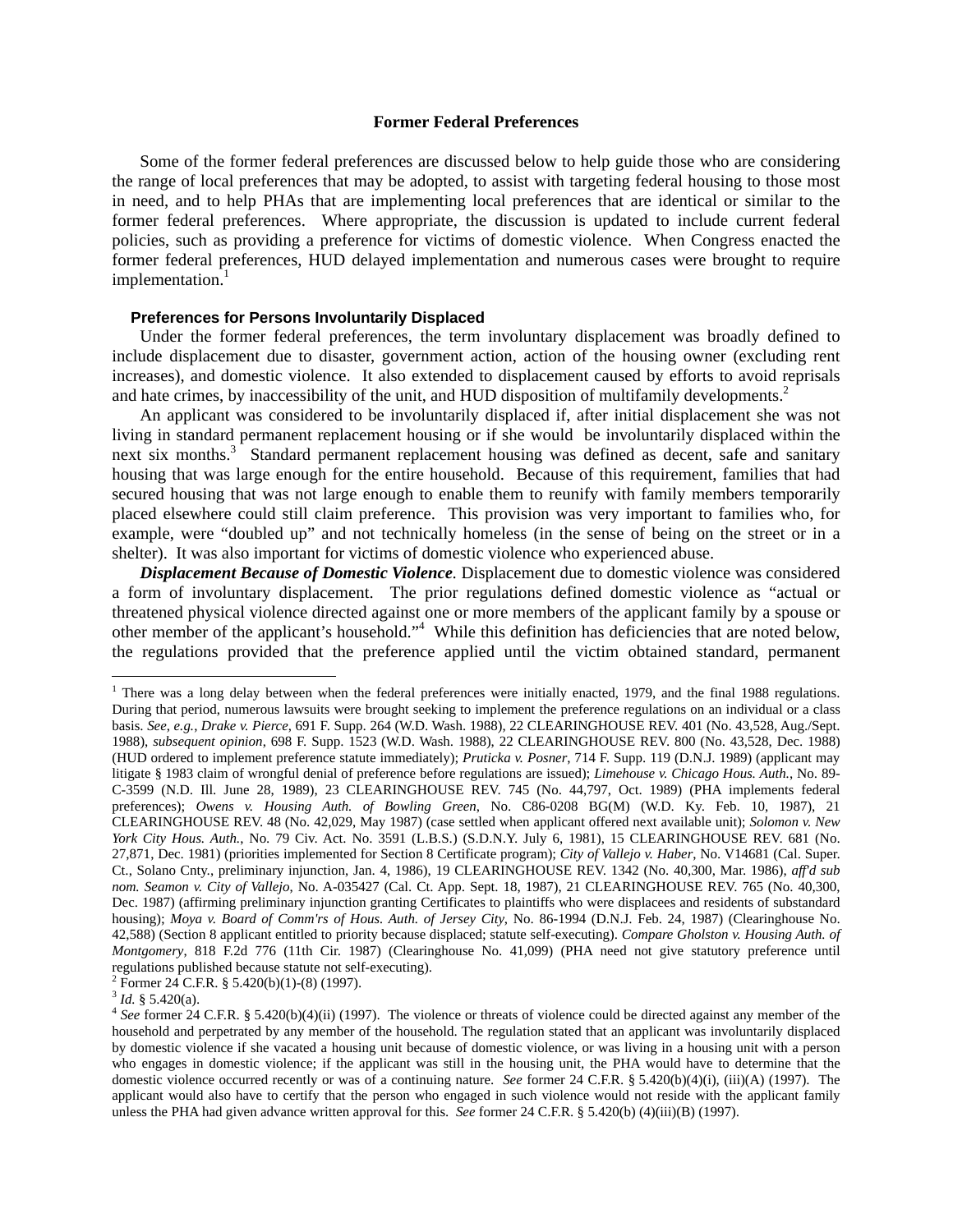replacement housing. In addition, the definition recognized that the abuse could be directed at any family member. Both of these concepts should be incorporated into any preference for victims of domestic violence that are being considered locally.

Although the federal preferences have been eliminated, Congress continues to recognize the critical situation of victims of domestic violence. It has urged PHAs to consider a preference for such victims and to protect them from discrimination based upon their victimization.<sup>5</sup> Current federal regulations urge PHAs administering Public Housing and Vouchers and project-based Section 8 owners to adopt such a preference.<sup>6</sup> Advocates can urge PHAs to adopt such a preference in the PHA plan process.<sup>7</sup>

While HUD regulations no longer define the term domestic violence, other federal agency regulations define it to include physical and psychological violence and an overall pattern of violence.<sup>8</sup> The abuse may be perpetrated by non-family members and upon any member of the family.<sup>9</sup>

State laws have also defined domestic violence.<sup>10</sup> These definitions should be referred to and used when appropriate to avoid confusion and to assure that remedies for a victim are not hampered by inconsistent definitions.<sup>11</sup>

 PHAs should also be encouraged to accept a broad range of evidence as proof of domestic violence. The dynamics of domestic violence often make it difficult for victims to provide specific forms of proof. A declaration by the victim may be the only, as well as the most reliable, form of documentation. At a minimum, what was formerly required by the federal preference regulations should suffice.<sup>12</sup>

The failure of PHAs and owners to address the ramifications of domestic violence may subject them

 5 Pub. L. No. 105-276, 112 Stat 2461, 2548 (1998), § 514(e), *codified at* 42 U.S.C.A. § 1437f note (West 2003)*. See also* H.R. Conf. Rpt. 272, 107 Cong. 1st Sess. 120 (Nov. 6, 2001) (instructs HUD to work with PHA to protect victims of domestic violence from being discriminated against in receiving public housing). These congressional declarations should thwart a PHA's refusal to admit a victim of domestic violence because of claims that it was concerned about her safety*. See also* 42 U.S.C.A. § 1437f(o)(6) (West 2003) (Voucher program may provide preferences for public housing residents who are victims of a violent crime). *See also Responding to Congressional Directive to Protect Victims of Domestic Violence*, 33 HOUS. L. BULL. 43 (Feb. 2002); *In re Relocation Assistance to Domestic Violence Victims*, (Clearinghouse No. 47,670) (four PHAs in Washington State entered into agreements to allow speedy relocation of domestic violence victims).

<sup>6</sup> 24 C.F.R. §§ 5.655(c)(4) (project-based Section 8), 982.207(b)(4) (Voucher) and 960.206(b)(4) (Public Housing) (2003). *See also* discussion of other victims of violence *infra* in this section.<br><sup>7</sup> *See* HUD Form 50075, PHA Plans, *supra* note **Error! Bookmark not defined.**, ¶ 3A(4) (domestic violence is listed as a

possible preference category).

<sup>8</sup> *See* 42 U.S.C.A. § 3796gg-2, subsec. (1) (West, WESTLAW Current through P.L. 108-182 (excluding P.L. 108-136, 108-159, 108-173, 108-176 to 108-178) (12-15-03)) (Violence Against Women Act (VAWA)). VAWA's domestic violence definition covers acts or threats of violence committed by: a current or former spouse of the victim, by a person with whom the victim shares a child in common, by a person who is cohabiting with or has cohabited with the victim as a spouse, by a person similarly situated to a spouse of the victim under the domestic or family violence laws of the jurisdiction… or by any other adult person against a victim who is protected from that person's acts under the domestic or family violence laws of the jurisdiction… . In addition in 2000, VAWA was amended to add a definition of "dating violence." *See id.* § 3796gg-2, subsec. (9). 9

<sup>&</sup>lt;sup>9</sup> It may be that neither the former federal preference definition nor VAWA is broad enough to include all of the types of child or elder abuse that a jurisdiction may want to cover. Therefore, HUD and PHAs should consider appropriate revisions to help protect these individuals. *See, e.g.,* 42 U.S.C.A. § 13031(c) (child abuse or exploitation definitions); 42 U.S.C.A. § 10408 (definition of family violence); 42 U.S.C.A. § 3002 (definitions related to elder abuse or exploitation) (West, WESTLAW Current through P.L. 108-182 (excluding P.L. 108-136, 108-159, 108-173, 108-176 to 108-178) (12-15-03)).

<sup>10</sup> *See* Catherine F. Klein & Leslye E. Orloff, *Providing Legal Protection for Battered Women: An Analysis of State Statutes and Case Law*, 21 HOFSTRA L. REV. 801 (1993)*. See, e.g.,* "abuse" defined to include "causing another to engage involuntarily in sexual relations by force, threat, or duress," and includes the persons protected to be those with a child in common (regardless of whether they ever were married or lived together) or those in a substantive dating or engagement relationship. Mass. Gen. Laws. Ann. ch. 209A, § 1 (2003 Electronic Pocket Part Update).<br><sup>11</sup> *See, e.g.*, 63 Fed. Reg. 41,662 (Aug. 4, 1998) ("Verification of Eligibility for Public Benefits, AG Order No. 2170–98); 62 Fed

Reg. 61,344, 61369 (Nov. 17, 1997) (Interim Guidance AG Order No. 2129-97); 62 Fed. Reg. 65,285 (Dec. 11, 1997) (Guidance on Standard and Methods for Determining Whether a Substantial Connection Exists Between Battering or Extreme Cruelty and Need for Specific Public Benefits); 8 C.F.R. § 204.2(c)(1)(vi) and (e)(1)(vi) (2002) (Immigration and Naturalization Service). *But see* 61 Fed. Reg. 9,044 (Mar. 6, 1996), § 5.420(b)(4) (prior HUD definition of domestic violence was not as expansive) and *Ullom v. Housing Auth. of Wheeling*, No. 82–0085-W (N.D. W.Va. June 21, 1983) (Clearinghouse No. 42,362) (PHA's rejection of battered spouse not arbitrary or capricious).

<sup>&</sup>lt;sup>12</sup> Former 24 C.F.R. § 5.420(c)(4) (1997) (certification from the police, social services agency, court, clergyman, physician or public or private facility that provides shelter or counseling to victims of domestic violence).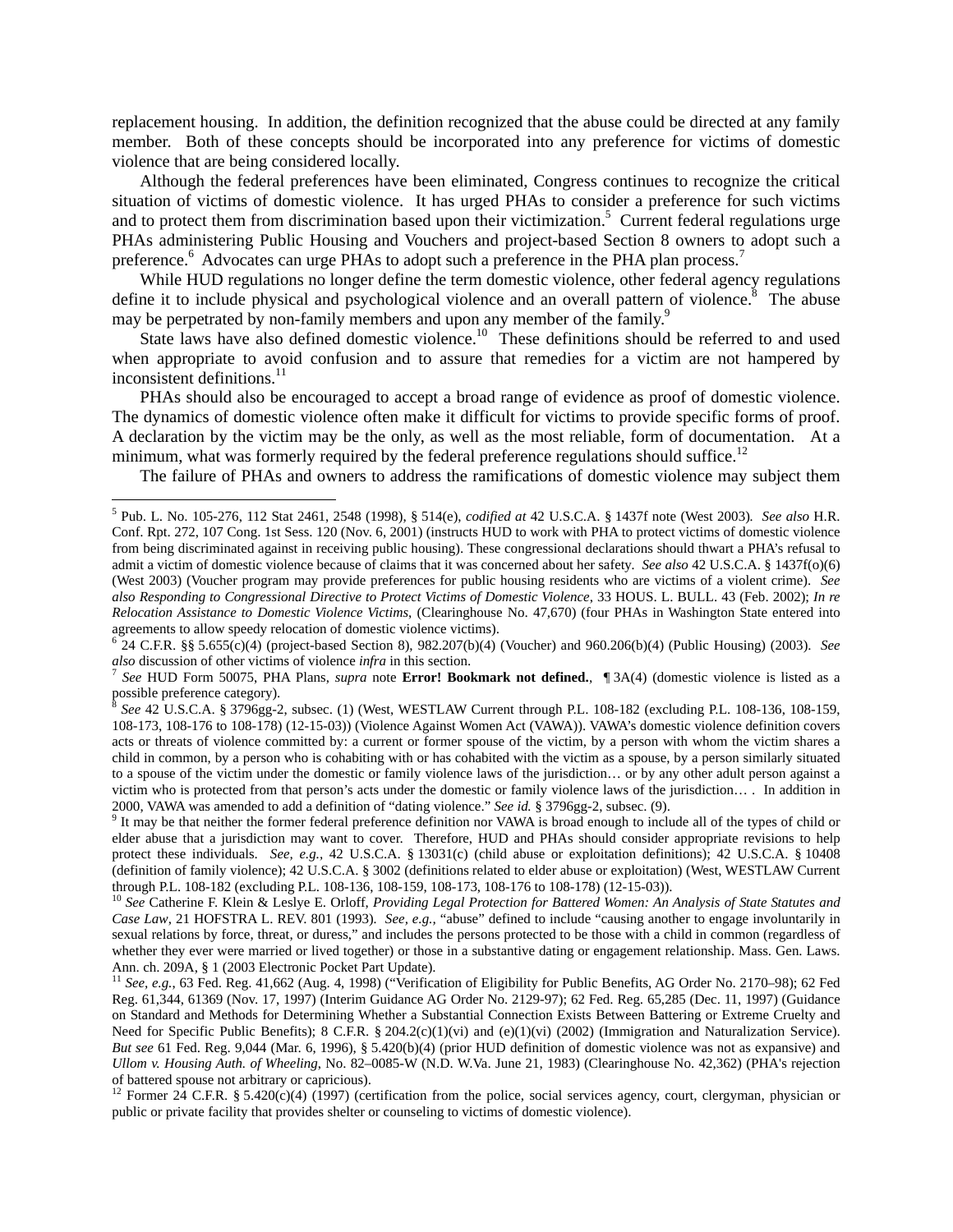to liability under the Fair Housing Act.<sup>13</sup>

 *Victims of violence, reprisals or hate crimes*. There continues to be federal statutory support for a local preference for persons who are witnesses to crimes and facing retaliation, victims of hate crimes and victims of violent crimes.<sup>14</sup> While the statutory language is limited to providing Public Housing residents who are victims of violence a preference for the Voucher Program, such a preference, if adopted locally, does not need to be so limited. For both Public Housing and the Voucher program, HUD recognizes the possible breadth of the preference by listing it as a possible local preference for both programs in the PHA Plans template.<sup>15</sup>

*Displacement by inaccessibility*. The former regulations defined involuntary displacement to include applicants residing in inaccessible units. A family qualified for this preference if a member of the family had a mobility or other impairment that made the person unable to use critical elements of the unit and the owner was not legally obligated to make the changes. This preference was used very successfully to give an admission priority to persons with disabilities who needed accessible units. Clearly, that need continues to exist today and PHAs and owners should be urged to adopt a preference to accommodate it.

## **Substandard Housing (Including Homelessness)**

Applicants for Public Housing and all types of Section 8 assistance were also entitled to a federal preference if they resided in substandard housing.<sup>16</sup> HUD defined "substandard" to mean housing which was dilapidated, without operable indoor plumbing or a usable flush toilet or bathtub inside the unit for the family's exclusive use, without electricity or with inadequate or unsafe electrical service, without a safe or adequate source of heat, and should but does not have a kitchen, or has otherwise been declared unfit for habitation by the government.<sup>17</sup>

The former regulations defined an applicant who is homeless to include a person living in substandard housing.<sup>18</sup> When adopting a local preference for homeless persons, consideration should be given to the McKinney Homeless Assistance Act definition of a "homeless" person.<sup>19</sup> It recognizes that an individual may be homeless if he or she lacks a fixed residence, an adequate residence, *or* has a primary residence in a shelter or other private or public temporary accommodation not ordinarily used for human habitation. Any definition of "homeless" should also recognize that residents of transitional housing are also considered as homeless.<sup>20</sup> In addition, the term should include those families who are threatened with or likely to become homeless.<sup>21</sup>

Advocates should remember that PHA plans are required to be consistent with the local Consolidated Plan (ConPlan). The local jurisdiction is required to include in the ConPlan a description of the homeless problem and the local plan to assist homeless families make the transition to permanent housing.<sup>22</sup>

 $\overline{a}$ 

<sup>13</sup> *See, e.g., Alvera v. The C.B.M. Group, Inc.,* No. 01-857-PA (D. Or., Oct. 2001) (press release about case and links to complaint and consent decree (approved Nov. 6, 2001) are available at http://www.nowldef.org/html/issues/vio/housing.htm)*. See also* 

 $14$  42 U.S.C.A. § 1437f(o)(6) (West 2003) (preferences may be provided for Public Housing residents who are victims of a violent crime); 24 C.F.R. § 982.207(a)(4) (2003) (same)*. See also* 42 U.S.C.A. § 1437f(o)(16) (West 2003) (funding for relocation of witnesses and victims of crime); HUD Notice, Rental Vouchers for the Relocation of Witnesses Cooperating With Law Enforcement Agencies in Efforts to Combat Crime in Public, Indian, and Assisted Housing, PIH 96-83 (Oct. 11, 1996).<br><sup>15</sup> See HUD Form 50075, PHA Plans, *supra* note **Error! Bookmark not defined.**, ¶ 3A(4) and 3B(4).<br><sup>16</sup> S

<sup>(</sup>No. 31,150, Oct. 1984) (consent order granting preference to Section 8 applicants living in substandard housing). <sup>17</sup> Former 24 C.F.R. § 5.425 (1997). <sup>18</sup> *Id*. § 5.425(b)(2).

<sup>&</sup>lt;sup>19</sup> 42 U.S.C.A. § 11,302(a) (West Supp. 2003) (general definition of homeless individual).<br><sup>20</sup> See, e.g., former 24 C.F.R. § 5.425(b)(2) (1997).<br><sup>21</sup> See Letter from David P. Forsberg, Regional Administrator, HUD, to Am Development, EOCD, Massachusetts, Re *Preferences in Selecting Applicants for Section 8 Certificates* (May 21, 1990) (copy on enclosed CD) (PHA may define homelessness to include people who are not necessarily homeless but are likely to become homeless). It is important to provide housing prior to a person becoming homeless because there are social and psychological problems that are created or exacerbated by actual homelessness that could be avoided or minimized.<br><sup>22</sup> 42 U.S.C.A. § 12705 (b)(2) (West, WESTLAW Current through Pub. L. No. 107-203, approved 7-24-02).